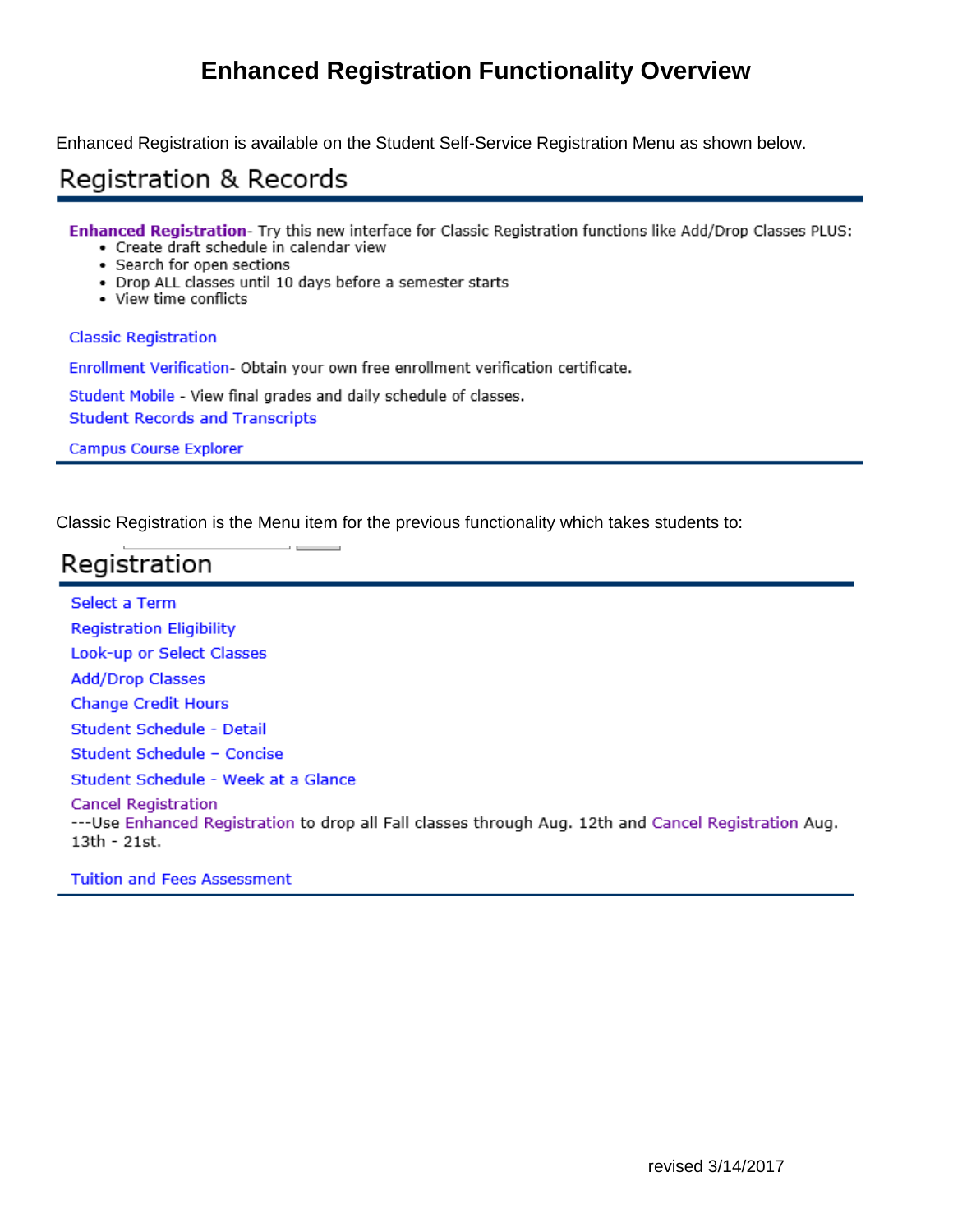Student Consent Agreement - The Enhanced Registration option requires students agree to this consent screen only ONCE the first time registration is accessed for a semester instead of EVERY time.

| <b>Student Consent</b>                                                                                                                                                                                                                                                                                                                                                                                                                                                                                                                                                                                                                                                                                                                                                                                                                                                                                                     |
|----------------------------------------------------------------------------------------------------------------------------------------------------------------------------------------------------------------------------------------------------------------------------------------------------------------------------------------------------------------------------------------------------------------------------------------------------------------------------------------------------------------------------------------------------------------------------------------------------------------------------------------------------------------------------------------------------------------------------------------------------------------------------------------------------------------------------------------------------------------------------------------------------------------------------|
| By registering for classes at the University of Illinois I promise to pay all assessed tuition and fees as a result of this registration, unless I cancel prior to the<br>first day of the term. If I do not cancel my classes before the beginning of the term I understand that I will be held responsible for paying all or some portion of<br>tuition and fees based on my date of withdrawal. I also promise to pay any additional charges I incur including but not limited to charges for room, board, parking,<br>class materials and any other departmental or college charges.                                                                                                                                                                                                                                                                                                                                   |
| I understand that the University is advancing value to me in the form of educational services and that my right to register is expressly conditioned upon my<br>agreement to pay the costs of tuition and fees and any additional costs when those charges become due. I understand that, regardless of my eligibility for<br>financial aid, I am personally responsible for the full amount assessed to me as a result of my registration and attendance. I have read, understand and accept<br>University of Illinois policy regarding application of financial aid to prior year charges, electronic delivery of IRS Form 1098-T, assessment of late payment<br>charges, placement of financial holds, collection activity on past due balances, and collection activity involving the use of cell phone numbers and email<br>addresses you provide, as stated at http://paymybill.uillinois.edu/registrationagreement. |
| I also understand that my access to the student registration system will be terminated if I am found to be making excessive unsuccessful registration attempts.                                                                                                                                                                                                                                                                                                                                                                                                                                                                                                                                                                                                                                                                                                                                                            |
| Read about your FERPA (Family Educational Rights and Privacy Act) rights and responsibilities on the Office of the Registrar site.                                                                                                                                                                                                                                                                                                                                                                                                                                                                                                                                                                                                                                                                                                                                                                                         |
| Students: This message serves as your annual FERPA notification as reguired by law.                                                                                                                                                                                                                                                                                                                                                                                                                                                                                                                                                                                                                                                                                                                                                                                                                                        |
| By clicking "I Agree to the Above Statement" you are verifying that you have read all the information contained and referred to herein, and that you<br>understand and agree to all terms, conditions, and obligations set forth herein and in the relevant policies contained in the links shown.                                                                                                                                                                                                                                                                                                                                                                                                                                                                                                                                                                                                                         |
| I agree to pay all charges placed on my student account.                                                                                                                                                                                                                                                                                                                                                                                                                                                                                                                                                                                                                                                                                                                                                                                                                                                                   |
|                                                                                                                                                                                                                                                                                                                                                                                                                                                                                                                                                                                                                                                                                                                                                                                                                                                                                                                            |
| <b>I</b> Agree                                                                                                                                                                                                                                                                                                                                                                                                                                                                                                                                                                                                                                                                                                                                                                                                                                                                                                             |

Beginning in March 2017, students will also receive a copy of this agreement at their University of Illinois email address for documentation purposes.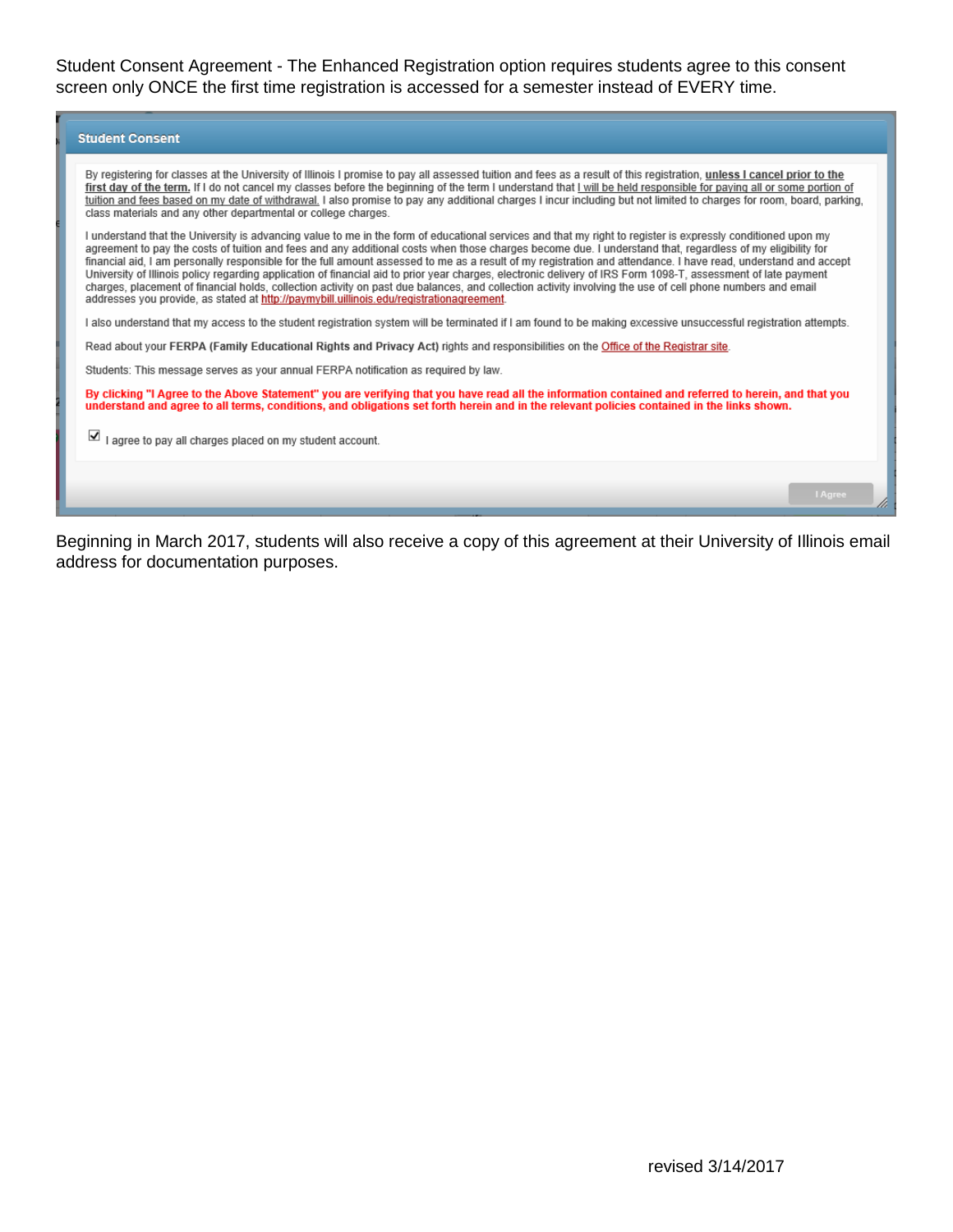### Students are automatically passed through to the Enhanced Registration landing page shown below.

|                                             | <b>e</b> https://banner-dev.apps.uillino $\Omega$ <del>▼</del> △ <b></b><br><b>B</b> Banner<br>× | 价太级                   |
|---------------------------------------------|--------------------------------------------------------------------------------------------------|-----------------------|
| Favorites<br>View<br>Edit<br>File           | <u>T</u> ools <u>H</u> elp                                                                       |                       |
| NIVERSIT<br>좀<br><b>Banner Self-Service</b> | <b>Student</b><br>Registration                                                                   | $\mathbf{r}$          |
| <b>REGISTRATION</b>                         |                                                                                                  |                       |
|                                             |                                                                                                  |                       |
| What would you like to do?                  |                                                                                                  |                       |
| <b>Prepare for Registration</b>             | View registration status, update student term data, and complete pre-registration requirements.  |                       |
| <b>Register for Classes</b>                 | Search and register for your classes. You can also view and manage your schedule.                |                       |
| <b>Browse Classes</b>                       | Looking for classes? In this section you can browse classes you find interesting.                |                       |
| <b>View Class Schedules</b><br>∢            | View your past schedules and your ungraded classes.                                              | ⋗                     |
|                                             |                                                                                                  | ellucian <sub>™</sub> |
|                                             | https://banner-dev.apps.uillinois.edu/StudentRegistrationSSB-BANDEV/ssb/registration#            | ⊕ 100%                |

View Class Schedules allows students to view and print a nice single page of information for past AND current semester schedules. Unfortunately, the system defaults the term list to the oldest term at this time, so students need to use the Term drop down box to select a different term as needed.

The Plan Ahead option was added in March 2017 to allow student to plan future schedules prior to registration being open for those semesters.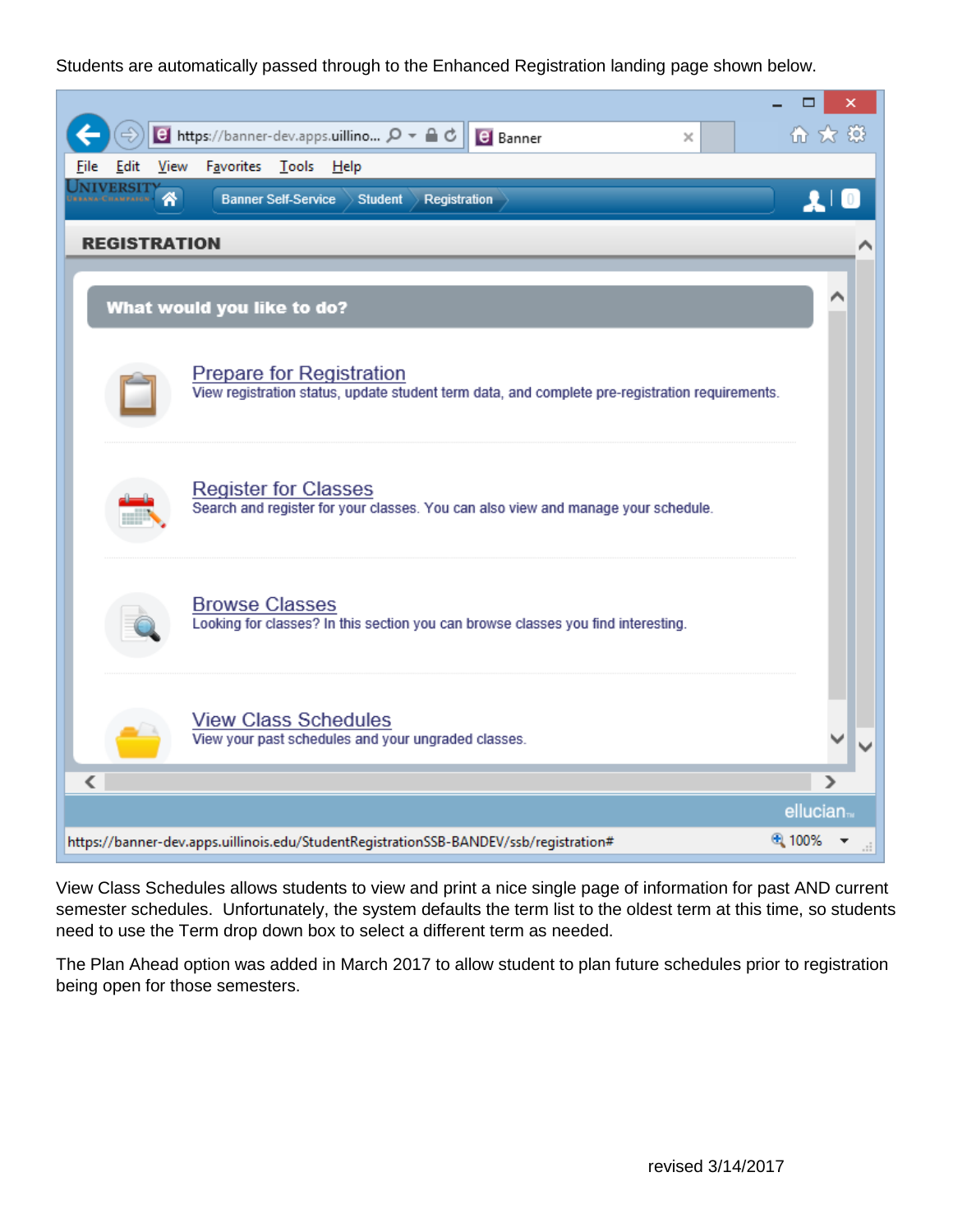The 'Prepare for Registration' option provides basically the same information that the Class Registration 'Registration Eligibility' Menu displays. Information about holds is much more prominent.

The earliest time a student can register for classes for the selected semester is provided as the time ticket start day/time.

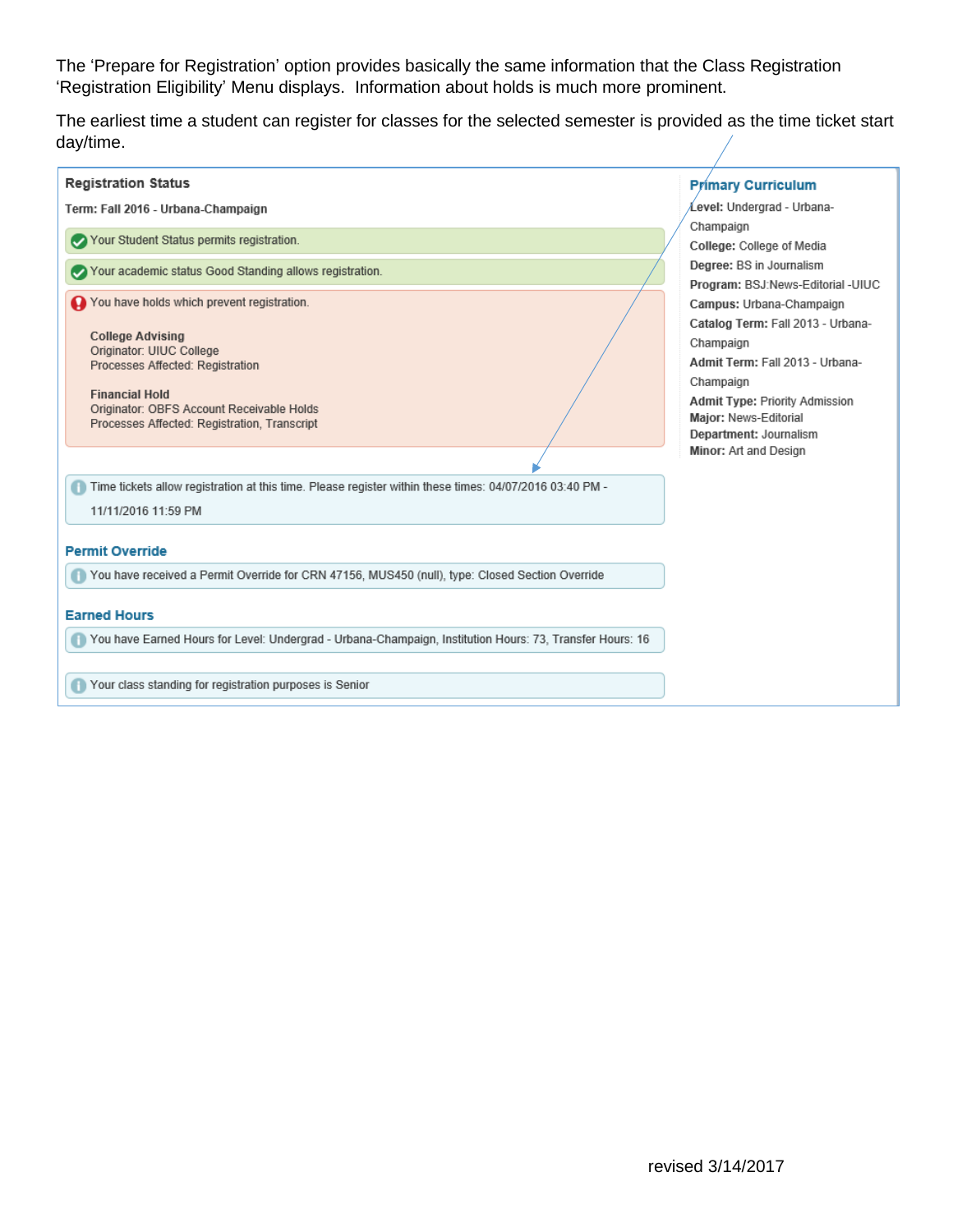The 'Browse Classes' option currently provides a Basic or Advanced Search option. We are working to resolve defects that will enable more robust searching by key words in various fields.

The fields provided in the Advanced search are displayed below. Notice the useful option to search only for OPEN sections.

| Enter Your Search Criteria         |                                      |
|------------------------------------|--------------------------------------|
| Term: Fall 2016 - Urbana-Champaign |                                      |
|                                    |                                      |
| Subject                            |                                      |
|                                    |                                      |
| Course Number                      |                                      |
| Title                              |                                      |
| Attribute                          |                                      |
|                                    |                                      |
| Part Of Term                       |                                      |
| Course Number Range                | to                                   |
| Credit Hour Range                  | hours<br>to                          |
| Meeting Days                       |                                      |
| Sunday                             |                                      |
| Monday                             |                                      |
| Tuesday                            |                                      |
| Wednesday                          |                                      |
| Thursday                           |                                      |
| Friday                             |                                      |
| Saturday                           |                                      |
| Start Time                         | $\checkmark$<br>╰<br>╰               |
| End Time                           | ✓<br>$\checkmark$<br>v               |
| Open Sections Only                 |                                      |
|                                    |                                      |
|                                    | ▼ Advanced Search<br>Search<br>Clear |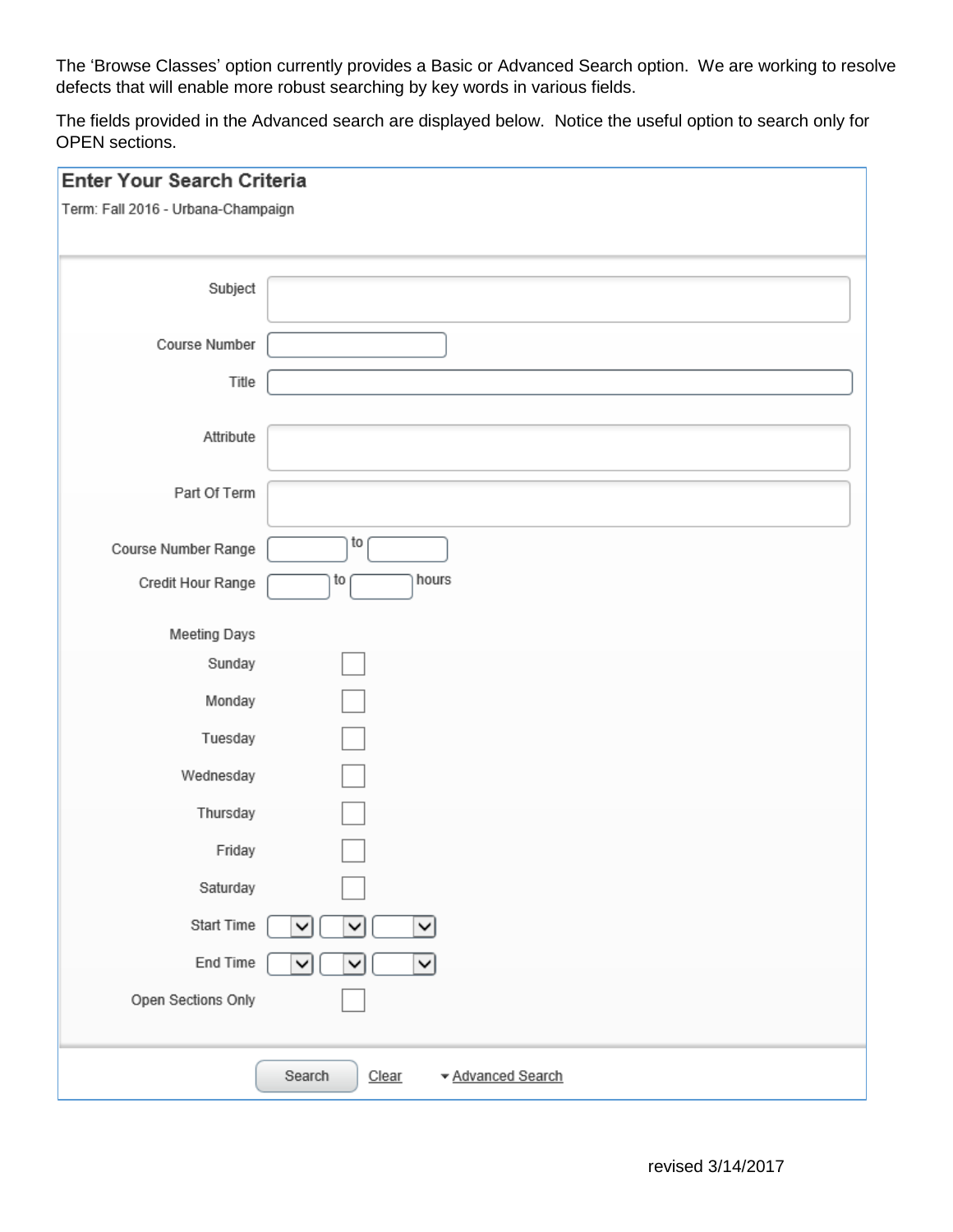### **Register for Classes**

The 'Register for Classes' option brings up the main registration activity page, which is set up in panels. Each of the panels can be expanded to full screen using the small dot or arrows under or beside the panel. Each panel can also be customized by the user to display only some of the data fields by clicking on the starburst in the upper right corner when available.

| 香          | <b>Banner Self-Service</b> | Student                                         |                                         | Registration Select a Term |                                          | <b>Register for Classes</b> |                |              |                                                                     |                |                |           |          |            |        |                          |              |
|------------|----------------------------|-------------------------------------------------|-----------------------------------------|----------------------------|------------------------------------------|-----------------------------|----------------|--------------|---------------------------------------------------------------------|----------------|----------------|-----------|----------|------------|--------|--------------------------|--------------|
|            |                            | <b>REGISTER FOR CLASSES</b>                     |                                         |                            |                                          |                             |                |              |                                                                     |                |                |           |          |            |        |                          |              |
|            | <b>Find Classes</b>        | <b>Enter CRNs</b>                               |                                         | Schedule and Options       |                                          |                             |                |              |                                                                     |                |                |           |          |            |        |                          |              |
|            |                            | Enter Your Search Criteria 0                    |                                         |                            |                                          |                             |                |              |                                                                     |                |                |           |          |            |        |                          |              |
|            |                            | Term: Fall 2016 - Urbana-Champaign              |                                         |                            |                                          |                             |                |              |                                                                     |                |                |           |          |            |        |                          |              |
|            |                            | Subject                                         |                                         |                            |                                          |                             |                |              |                                                                     |                |                |           |          |            |        |                          |              |
|            |                            |                                                 |                                         |                            |                                          |                             |                |              |                                                                     |                |                |           |          |            |        |                          |              |
|            |                            | Course Number                                   |                                         |                            |                                          |                             |                |              |                                                                     |                |                |           |          |            |        |                          |              |
|            |                            | Title                                           |                                         |                            |                                          |                             |                |              |                                                                     |                |                |           |          |            |        |                          |              |
|            |                            |                                                 | Search                                  | Clear                      | ▶ Advanced Search                        |                             |                |              |                                                                     |                |                |           |          |            |        |                          |              |
|            |                            |                                                 |                                         |                            |                                          |                             |                |              |                                                                     |                |                |           |          |            |        |                          |              |
|            |                            |                                                 |                                         |                            |                                          |                             | $\overline{A}$ | $\cdot$      | $\overline{\phantom{a}}$                                            |                |                |           |          |            |        |                          |              |
| 简 Schedule |                            | : Schedule Details                              |                                         |                            |                                          |                             |                |              | <b>E</b> Summary                                                    |                |                |           |          |            |        | <b>Tuition and Fees</b>  |              |
|            |                            | Class Schedule for Fall 2016 - Urbana-Champaign |                                         |                            |                                          |                             |                |              | Title                                                               | Details        |                | Hour: CRN | Schedule | Status     | Action | ※ ^                      |              |
|            | Sunday                     | Monday                                          | Tuesday<br>Organismal &<br>Evolutionary | Wednesday                  | Thursday<br>Organismal &<br>Evolutionary | Friday                      | Saturday       | ∧            | Intro Psych                                                         | <b>PSYC 10</b> | $\overline{4}$ | 35514     | Lecture  | Registered | None   |                          |              |
| 10am       |                            |                                                 | <b>Biol</b>                             |                            | <b>Biol</b>                              |                             |                |              | - Motor Develop, G                                                  | KIN 262, 3     |                | 35119     | Lecture  | Registered | None   |                          |              |
| 11am       |                            | Motor<br>Develop,                               | Orientation<br>KIN & Comm               | Motor<br>Develop.          | Orientation<br>KIN & Comm                |                             |                |              | Motor Develop, G                                                    | KIN 262        | $\mathbb{O}$   | 35139     | Lectu    | Registered | None   |                          |              |
|            |                            | Growth & Form                                   | <b>Health</b>                           | Growth & Form              | <b>Health</b>                            |                             |                |              |                                                                     |                |                |           |          |            |        |                          |              |
|            |                            |                                                 |                                         |                            |                                          |                             |                |              |                                                                     |                |                |           |          |            |        |                          | $\checkmark$ |
| 12pm       |                            | Organismal &<br>Evol Biol Lab                   |                                         |                            |                                          |                             |                | $\checkmark$ | Organismal & Evo IB 151, A                                          |                | 1              | 35431     | Labor    | Registered | None   | $\overline{\phantom{a}}$ |              |
| 1pm        |                            |                                                 |                                         |                            | Motor                                    |                             |                |              | Total Hours   Credit: 16   Billing: 16   CEU: 0   Min: 12   Max: 18 |                |                |           |          |            |        |                          | Λ            |

Using the upper panel, classes can be searched for or CRNs can be directly entered. The Schedule and Options tab basically displays a combination of the two lower panels with the ability to print or download to a calendar.

One or multiple CRNs can be entered as shown below. Clicking the Add to Summary button moves the classes to the Summary tab in Pending status.

| Enter Course Reference Numbers (CRNs) to Register |                            |  |  |  |  |  |  |  |
|---------------------------------------------------|----------------------------|--|--|--|--|--|--|--|
| Term: Fall 2016 - Urbana-Champaign                |                            |  |  |  |  |  |  |  |
|                                                   |                            |  |  |  |  |  |  |  |
| 63013<br>CRN                                      | News Editing JOUR 320, AN1 |  |  |  |  |  |  |  |
| 63014<br>CRN                                      | News Editing JOUR 320, AB1 |  |  |  |  |  |  |  |
| CRN                                               |                            |  |  |  |  |  |  |  |
| + Add Another CRN                                 | <b>Add to Summary</b>      |  |  |  |  |  |  |  |

Classes can be searched for using the Find Classes tab.

Classes that require linked sections will be indicated by the option to View Linked as shown below. You will see time conflicts will be pointed out at this time instead of receiving an error message after trying to add the section.